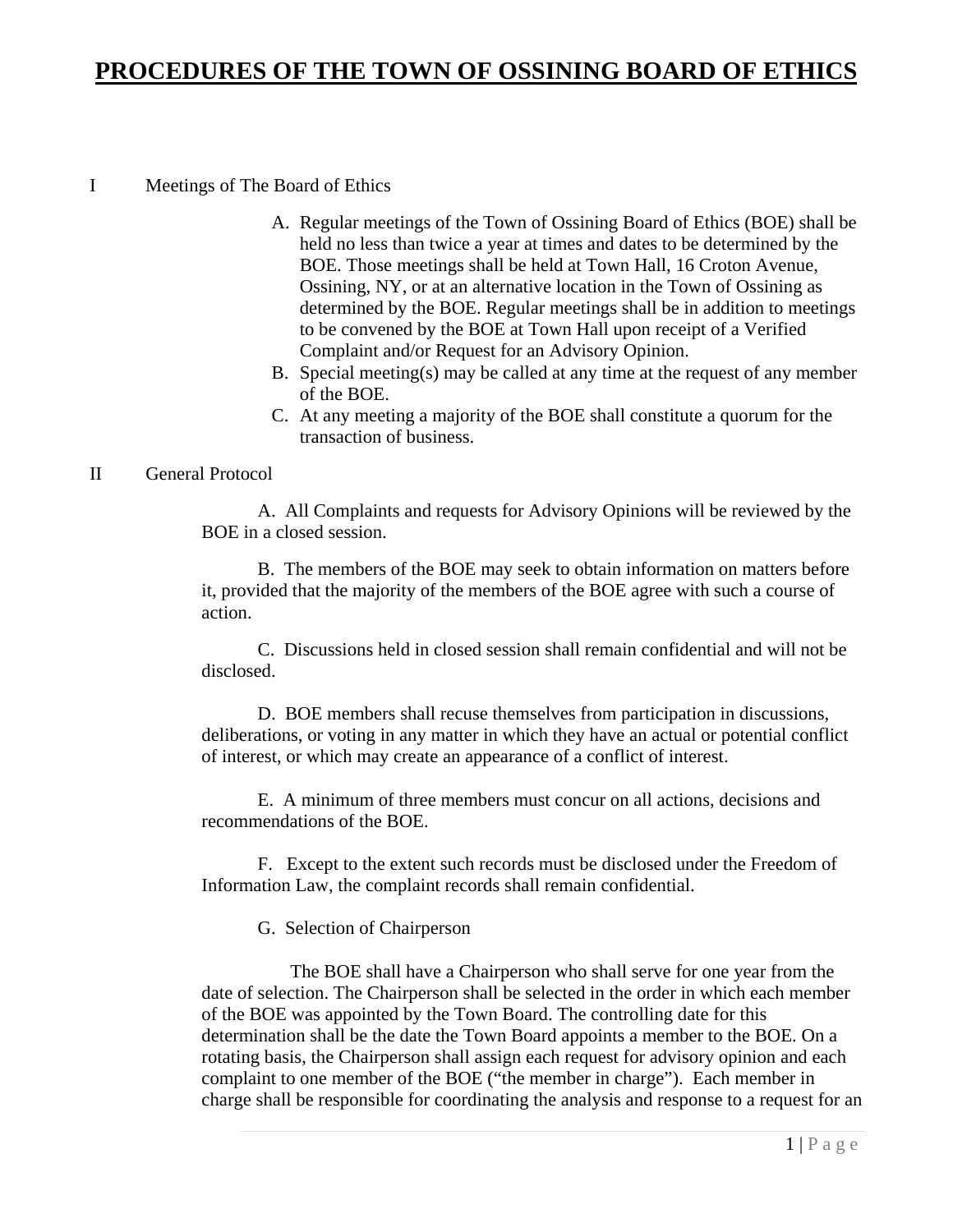advisory opinion or for organizing the investigation of a complaint. The Chairperson shall endeavor to make such assignments based upon the nature and complexity of the issues presented, and the experience, background, and knowledge of the member in charge.

H. The Chairperson shall select meeting dates and provide reasonable notice to BOE members of the meeting, which shall be subject to the receipt of reasonable input from the other members of the BOE. In the event that the Chairperson is unable for any reason to be at any particular meeting or is temporarily unable to serve, the BOE member with the most seniority shall act in place of the Chairperson.

I. If any person attempts to influence or coerce a BOE member regarding the pending complaint, the BOE member shall report the substance of the communication to the BOE at or before its next regular meeting**.** 

### III. Complaints

The procedure for receipt and investigation of Complaints shall be as follows:

#### A. Receipt of Complaints:

- 1. The written complaint must be signed by the complainant and include the complainant's address, telephone number and contact information and must set forth the name, address and title, if known, of the person(s) or entity who is the subject of the complaint, setting forth in reasonable detail the facts alleged to constitute a violation of the Code of Ethics, providing any appropriate documentation thereof.
- 2. After the complaint has been provided to the BOE by the Town Clerk, and prior to any investigation undertaken of the complaint before the BOE, no member of the BOE or any of the BOE's authorized agents may communicate directly or indirectly with any party or other persons about any issue of fact or law regarding the complaint, except that:
	- a) The members of the BOE may discuss the complaint among themselves;
	- b) The members of the BOE may obtain legal advice from the Town Attorney or special counsel.

#### B. Initial Review of Complaint:

The Board of Ethics shall conduct an initial Complaint Review within 21 days of receipt, resulting in one of the following steps:

> 1. Return of Complaint – the complaint is returned for more information or clarification if, in the opinion of the BOE, the nature of the alleged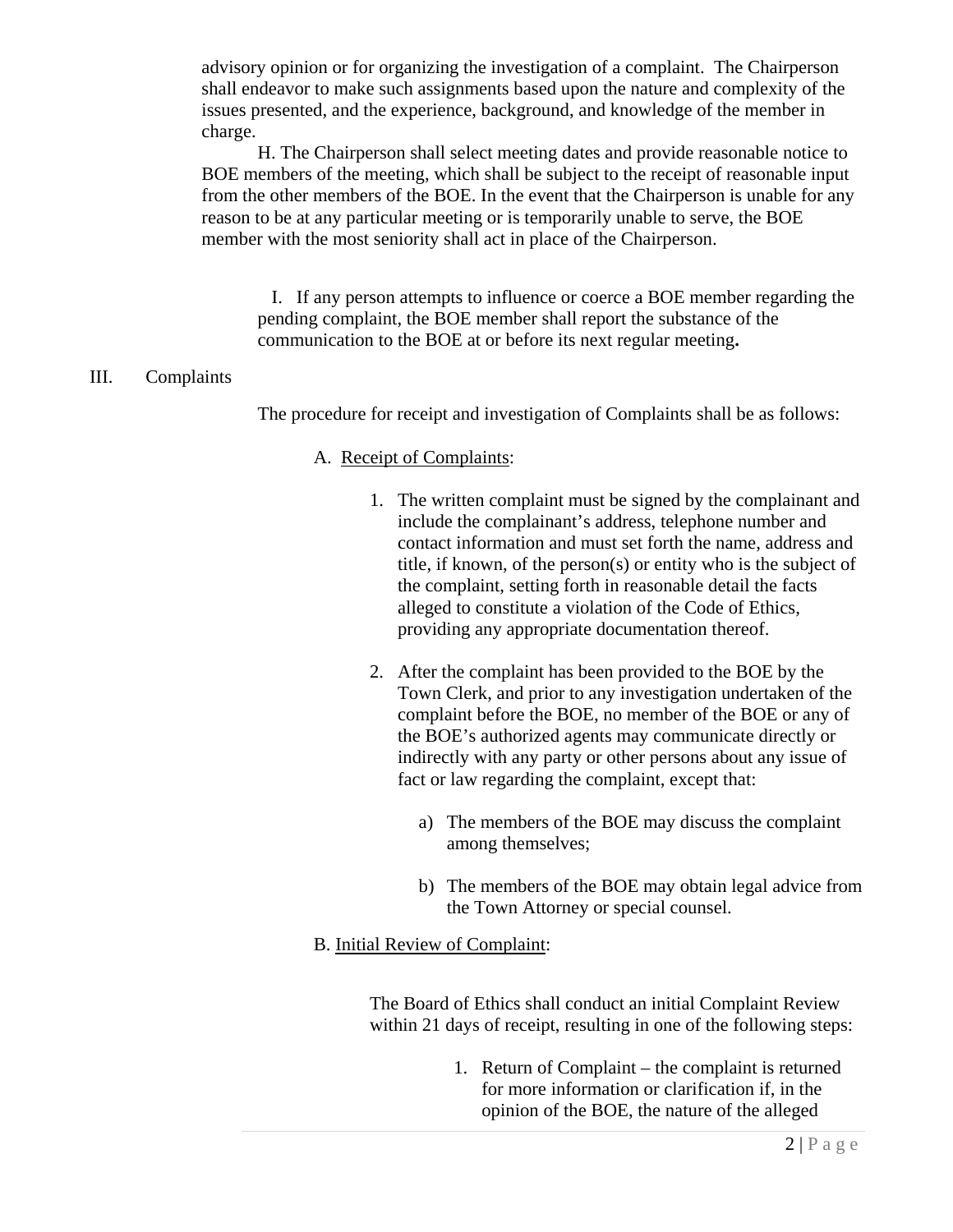offense(s) and/or the alleged ethical / legal violation is unclear and/or if the offense(s) alleged in the complaint does not fall within the jurisdiction of the BOE and/or, in the opinion of the BOE does not allege sufficient facts to warrant investigation.

- 2. Referral to the Town Board the matter is forwarded to the Town Board to take appropriate action where the written complaint alleges a violation of law under the jurisdiction of the District Attorney or appropriate law enforcement agency.
- 3. Acceptance of the Complaint for investigation The BOE proceeds to the Complaint Review process described below.

## C. Complaint Review:

- 1. The BOE shall conduct an investigation of the complaint.
- 2. The subject(s) of the complaint shall have the right to be represented by counsel at any requested / required appearance before the BOE.
- 3. The subject of the complaint, shall be afforded an opportunity to present evidence to the Board of Ethics; if the subject of the investigation does not, for any reason, cooperate in the investigation process, the BOE may conduct its investigation and reach its conclusions based upon the evidence available.
- 4. The BOE reserves the right to request documents, evidence and testimony as it deems appropriate for its investigation of any complaint period. Cooperation from the complaining party and from the person(s) who is the subject of the investigation is expected.
- 5. Within 45 days after the BOE has received and reviewed all of the information that it deems necessary to make findings of fact and conclusions of law with respect to a complaint, it shall forward its written findings of fact and recommendations to the Town Board.

#### IV. Request for Advisory Opinion

A. An Advisory Opinion is generally sought regarding one's own contemplated action or status for guidance in interpreting the Town Ethics Law or Article 18 of the General Municipal Law. An Advisory Opinion is not sought regarding the actions or perceived unethical situations and/or